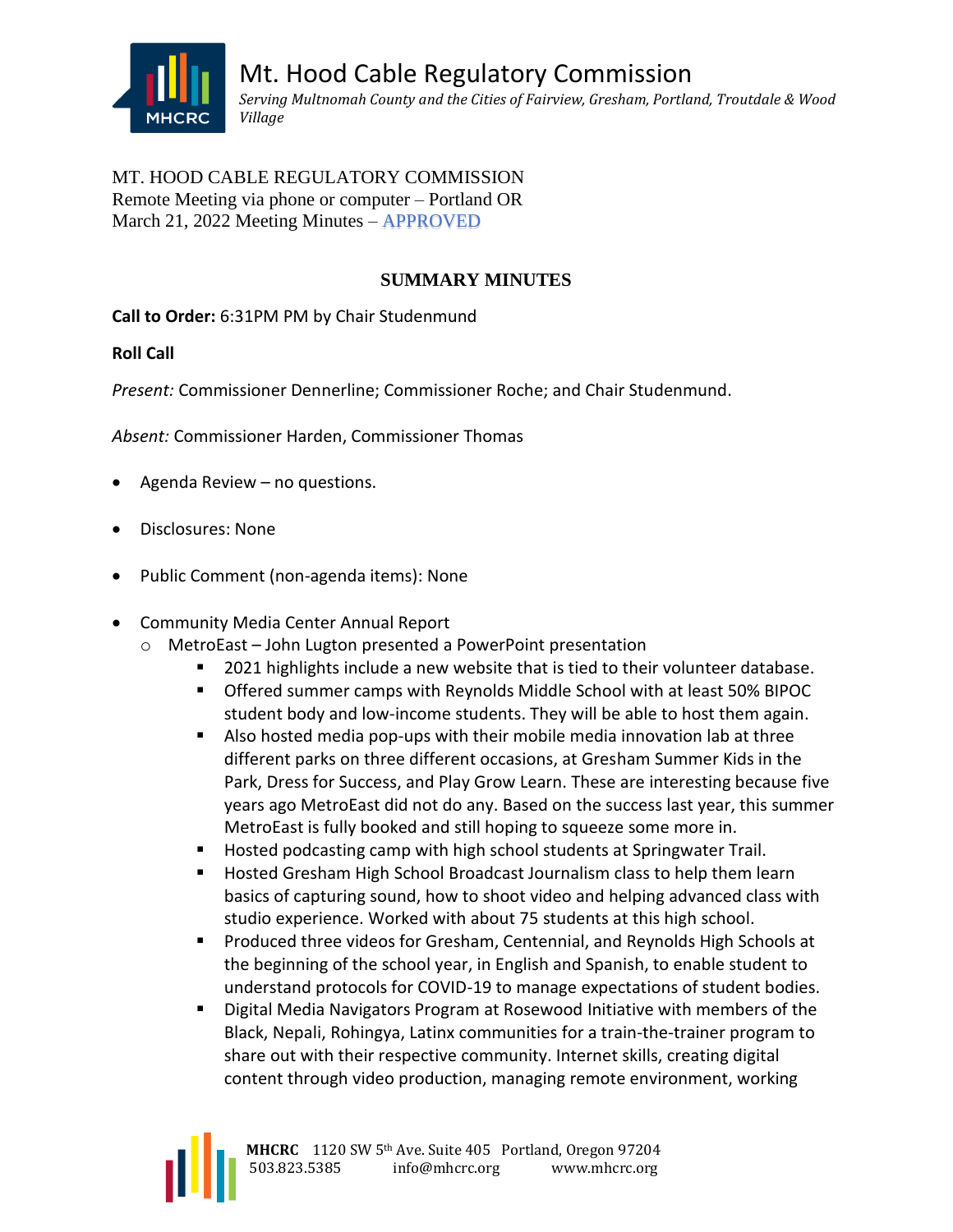collaboratively online. This is an ongoing program and will likely rolled out across the country through other organizations.

- Government meetings, programming,
- Open by appointment only
- Security breach that they had some training around
- Territorial acknowledgment online class will be ongoing
- ROW video was a NATOA winner. The Whole World got a regional Emmy nomination.
- $\circ$  Open Signal Rebecca Burrell presented a PowerPoint presentation. Shared video by Spencer Garland
	- Adjusted focus to priority communities: BIPOC, low-income, disabilities, ELL, and nonprofit organizations.
	- In 2021, provided 1020 hours of training to program participants. Able to provide, equipment, studio training, technical support,
	- Collaborated with Outside the Frame, working with homeless and marginalized youth.
	- Completed new media fellowship.
	- Became site for PDX Free Fridge for responsive community resource during the pandemic.
	- Collaborated with Montavilla Jazz.
	- Open Signal Labs supported Black fellows and additional
	- Premiered 2,334 new pieces of media. Saw a dip in content submissions a 30% increase from 2020. Aired 114 COVID PSAs. Started broadcasting closed captions for deaf and hard-of-hearing.
	- All five channels are now available to stream online.
	- Train the Trainer program designed to help nonprofits to teach media skills to their own communities.
	- **E** Record fundraising year  $-$  in the best financial standing in the last 10 years.
	- 2022 Goals: In process of transitioning to hybrid city council meetings. Expanding Teach to Learn nonprofit training. 360 screening at OMSI in June; Open Signal Labs productions, Mission and Vision planning, board recruitment and infrastructure and new programming is in the works.
- Franchisee Activity Report
	- $\circ$  Ziply No presentation
	- $\circ$  Comcast Tim Goodman presented updates. They hired David Harden. He will be on their local government affairs team focusing on internet essentials. Samantha Ridderbusch is on board now as well and will be filling in for Tim Goodman at times for MHCRC meetings.

## **\*CONSENT AGENDA – NO DISCUSSION**

All items listed below may be enacted by one motion and approved as consent agenda items. Any item may be removed from the consent agenda and considered separately if a member of the Commission so requests.

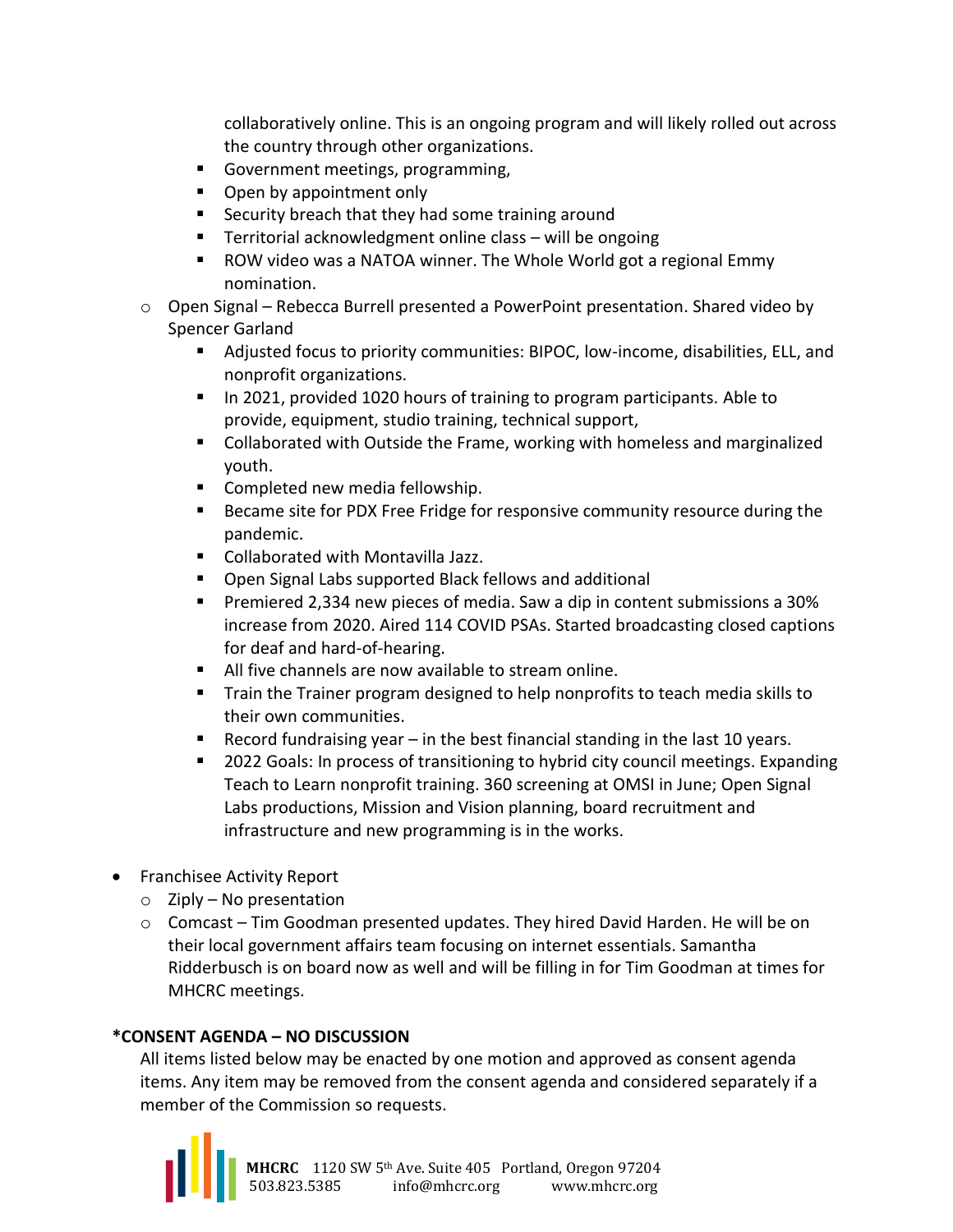#### C1. January 24, 2022, Meeting Minutes

**MOTION:** Commissioner Dennerline made a motion to approve the January 24, 2022 MHCRC Meeting Minutes. Chair Studenmund seconded.

**VOTE:** Motion passed with 2 votes in favor and 1 abstention from Commissioner Roche.

#### **REGULAR AGENDA**

\*R1. Extend Comcast Cable Franchise Renewal Negotiation Period presented by Director Perez. Original Comcast negotiation period has been extended in September 2021 and February 2022. There is constant communication with Comcast and there is a hope that negotiations will wrap up this summer. Staff recommends that the Commission authorize the Chair to send a letter to Comcast acknowledging the agreement to extend the cable franchise renewal negotiation period through September 30, 2022.

**MOTION**: Commissioner Dennerline made a motion to authorize the extension of the Comcast Cable Franchise Renewal period through September 30, 2022. Commissioner Roche seconded. **VOTE:** Motion passed with 3 votes in favor and 0 against.

\*R2. Recommendation to Portland Council for One-Year Extension of Open Signal (PCM) Operational Grant Agreement, presented by Rana DeBey, Community Grants Manager. Staff is recommending that the Commission forward to the Portland City Council a recommendation to extend Open Signal's Operational Grant Agreement by one year to end on June 30, 2023, which currently expire at the end of the current fiscal year. The Open Signal Operational Agreement is with the City of Portland, however, they have delegated oversight responsibilities to the MHCRC. Due to delays with the Comcast Franchise Renewal Negotiations, staff is recommending a one-year term extension of the existing contract to allow staff and Open Signal leadership time to consider the impact of the renewed franchise terms on the services required under the contract. MHCRC staff has discussed the extension with Open Signal leadership and representatives with the City of Portland, and all are in favor of the extension.

**MOTION:** Commissioner Roche moved that the commission forward to the Portland City Council a recommendation to extend by one year Open Signal's operational grant agreement to the end of June 2023. Commissioner Dennerline seconded. **VOTE:** Motion passed with 3 votes in favor and 0 against.

\*R3. Approve One-Year Extension of Open Signal (PCM) Capital Grant Agreement and MetroEast Community Media Capital & Operational Grant Agreement presented by DeBey. Along the same lines and for the same reasons, staff is recommending that the commission first amend the grant agreement for capital and operation support with MetroEast Community Media to extend the agreement term by one year to June 30, 2023; and second the commission amend the grant agreement for capital support with Open Signal to extend the agreement term by one year to June 30, 2023.

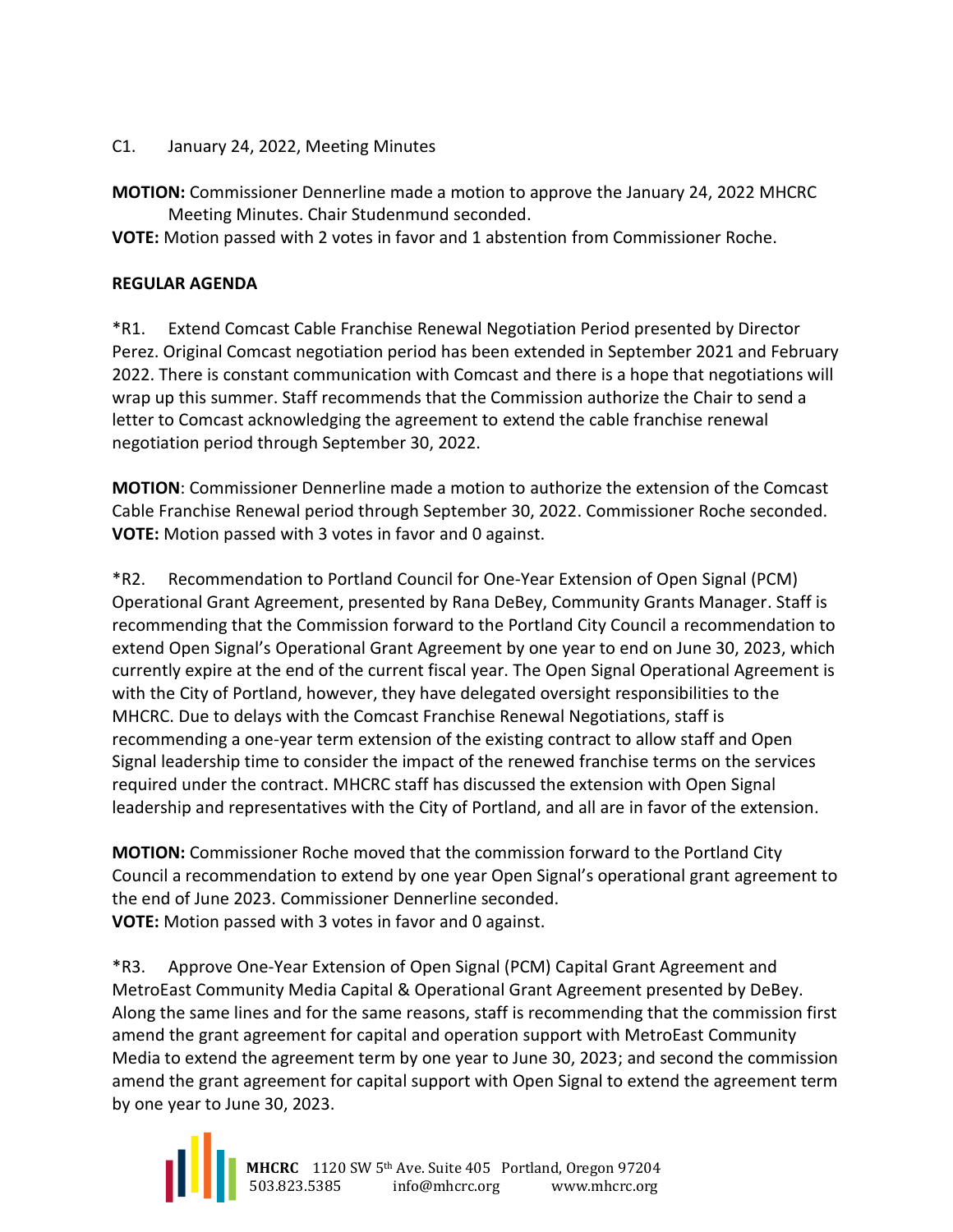**MOTION:** Commissioner Dennerline moved to approve a one year extension to Open Signal's capital agreement and MetroEast's capital and operational agreements through June 2023. Commissioner Roche seconded.

**VOTE:** Motion passed with 3 votes in favor and 0 against.

R4. Comcast's I-Net End Fund Report (Information Only). Commissioner Studenmund asked Tim Goodman with Comcast when MHCRC will receive an updated I-Net Fund Report. Goodman responded hopefully by the end of the week.

- Staff Updates
	- o MHCRC FY22-23 Budget Process. Finance Manager Michael Wong presented updates. Staff is currently creating the next MHCRC fiscal year budget, which includes updating budget projections with monthly actuals. Currently we are updated with actuals through February. As we get closer to the June meeting, we'll update with Q3 actuals from revenue. We are continually updating the interest earned of our portfolio, based on the economists' projections for the next fiscal year. A close approximation is about 0.4% at this point. The Finance Committee met last week to go over timeline in terms of when we should expect a proposal, reviewed the budget proposal narrative as a precursor to actual rollout of the final proposal coming in June.
	- o TechSmart Initiative Shared Learning Event information shared by DeBey. The last event is April 7, 2022, from 9AM to Noon. It will be a virtual event where the School Districts come together to learn about successes and challenges. Each district will share a presentation, discussion of 1-1 devices and what sustainability looks like for the initiative. The Commission is welcome to attend an RSVP invite was shared with board. Contact DeBey if you need more information.
	- $\circ$  NDIA Net Inclusion Conference update provided by Rebecca Gibbons. This conference occurred in mid-February as an in-person conference. Over 350 participants from across the country attended. They talked about digital equity efforts, having national folks who are working on these issues get a taste of the work happening locally, Gibbons was on a panel focused on local coalitions, local government, and public agency involvement in this work. Everyone came away energized, inspired. Gibbons provided a huge shout out to Open Signal and MetroEast who livestreamed along with NDIA Team and LNS captioning through an agreement with NDIA and the library. Attendees appreciated that level of accessibility. We should be doing that on all our meetings. Close to 900 folks checked in on the livestream.
	- $\circ$  Gibbons provided an update on the MHCRC retreat. Staff have struggled to find time where all commissioners are available, missing three members of the commission, and struggling to find facilitator. Take care of business as usual such as goals/objectives tacked on to regular meeting, special meeting, or email. With anticipation of new board members, so staff may propose doing a holistic retreat in fall or perhaps during the July/August recess.